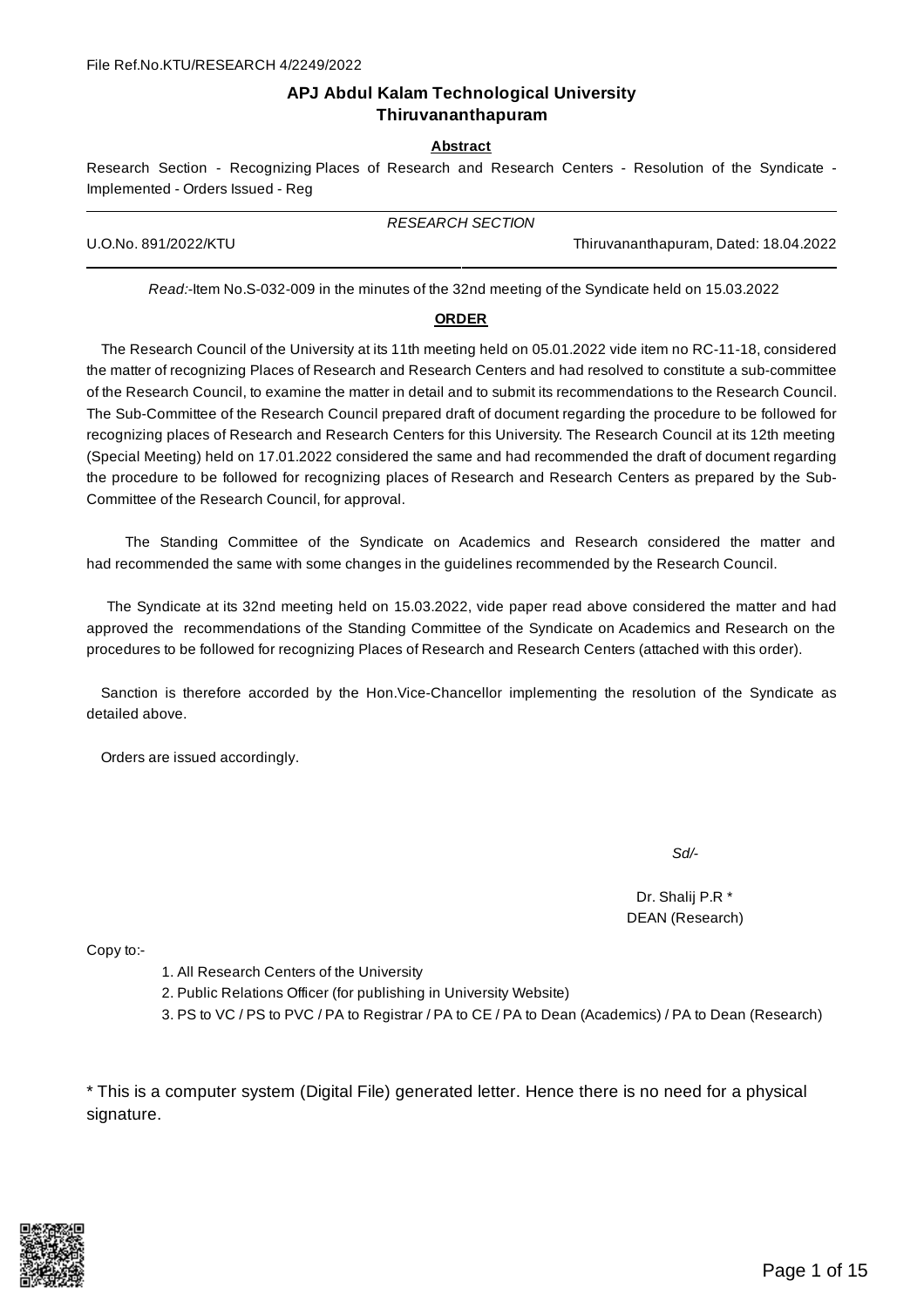# **RECOGNITION OF RESEARCH CENTERS AND PLACES OF RESEARCH**

### **1. Place of Research**

- 1.1. The following shall be the conditions for declaring an engineering college as a Place of Research.
	- 1.1.1. The engineering college shall be affiliated to the APJ Abdul Kalam Technological University.
	- 1.1.2. It shall be conducting at least two post graduate courses for at least two years preceding the date of application for declaration.
- 1.2. The application for declaration as Place of Research shall be submitted by the Head of the Institution in the prescribed format to the Vice-Chancellor of the University.
- 1.3. The Standing Committee of the Syndicate on Academics and Research shall constitute a committee for inspection of the institution to verify the facilities and submit recommendations based on facilities available for conducting research programs.
- 1.4. Considering the recommendation of the committee, the Vice Chancellor shall make appropriate recommendation to the Standing Committee of the Syndicate on Academic and Research for further action.
- 1.5. The Syndicate shall be the authority to declare an engineering college as a Place of Research.
- 1.6. Before declaration as Place of Research, the engineering college shall be required to remit a fee of Rs. 10,000 (Rupees Ten thousand only) towards registration fee.
- 1.7. The registration shall be valid for Three Academic years from the year of declaration as Place of Research.
- 1.8. If an Engineering College which has been declared as a Place of Research desires to renew its registration after three years, an application shall be submitted in the prescribed format in the penultimate calendar year of the year of expiry of registration.
- 1.9. The Places of Research shall provide necessary administrative, academic and infrastructural facilities to the research scholars as required by the University by order from time to time.
- 1.10.The selection of research scholars would be done in accordance with the guidelines for selection of research scholars issued by the university. The selected research scholar shall have the option to choose the Place of Research. The Place of Research selected shall be final and will not be changed under any circumstances. The research scholar shall be allotted to the selected Place of Research by the University. Such research scholar shall be registered in the university through the Place of Research. The research scholar and Place of Research shall thereafter be subject to such guidelines, directions and orders issued from time to time by the University in the matter.

## **2. Centre of Research**

2.1. List of Centres of Research of APJ Abdul Kalam University shall be published by the University from time to time.

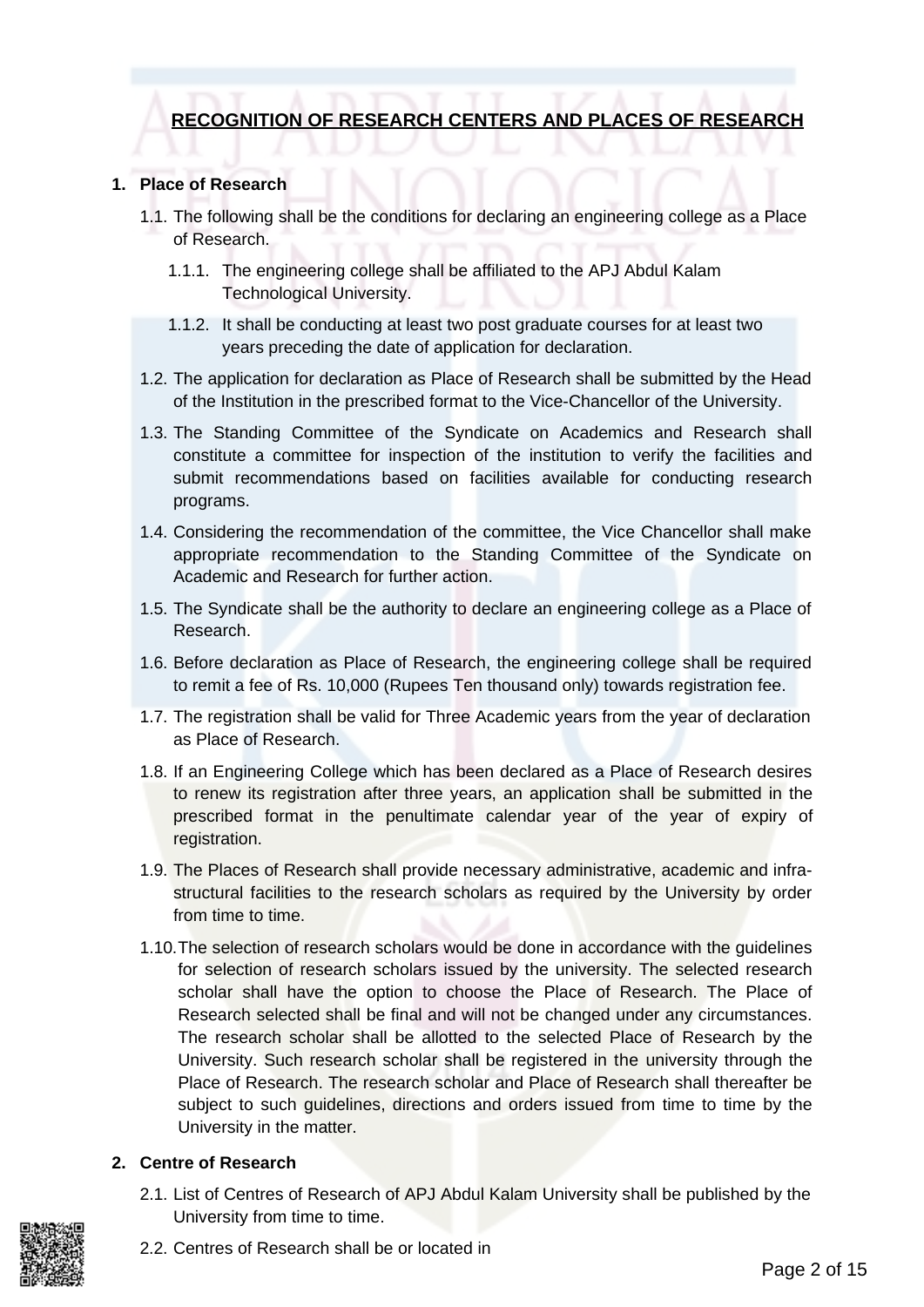- 2.2.1. Government of India organisations
- 2.2.2. Government of Kerala organisations
- 2.2.3. Public sector undertaking of Government of India and Government of Kerala
- 2.2.4. Private sector organization
- 2.2.5. Organisations in the co-operative sector
- 2.3. Centre of Research shall be selected by the University by
	- 2.3.1. Requesting the organizations specified in clause 2.2.
	- 2.3.2. On application by the organization specified in clause 2.2 in the prescribed format
- 2.4. The application for declaration as Centre of Research shall be submitted by the Head of the Institution in the prescribed format to the Vice-Chancellor of the University.
- 2.5. The Standing Committee of the Syndicate on Academics and Research shall constitute a committee for inspection of the institution to verify the facilities and submit recommendations based on facilities available for conducting research programs.
- 2.6. Considering the recommendation of the committee, the Vice Chancellor shall make appropriate recommendation to the Standing Committee of the Syndicate on Academic and Research for further action.
- 2.7. The Syndicate shall be the authority to declare Centres of Research.
- 2.8. Organisations expressing interest to be selected as Centres of Research shall satisfy the following conditions
	- 2.8.1.Enter into an MOU with the APJ Abdul Kalam Technological University regarding conditions for collaborative research after mutual discussions.
	- 2.8.2.Only the employees sponsored by the Centre of Research shall be allowed to register with the university as a full-time research scholar at the respective Centre of Research, for doing research leading to award of Degree of Philosophy of the University.
	- 2.8.3.For being allowed to be registered with the University, the sponsored employee shall qualify such common tests and screening processes for selection, admission and registration of students for doing research leading to award of Degree of Philosophy of the University. The employees sponsored by the Centre of Research has to register with the university through a Place of Research selected by employee. The organization and employee shall follow such guidelines, directions and orders issued by the University from time to time regarding conduct of research.

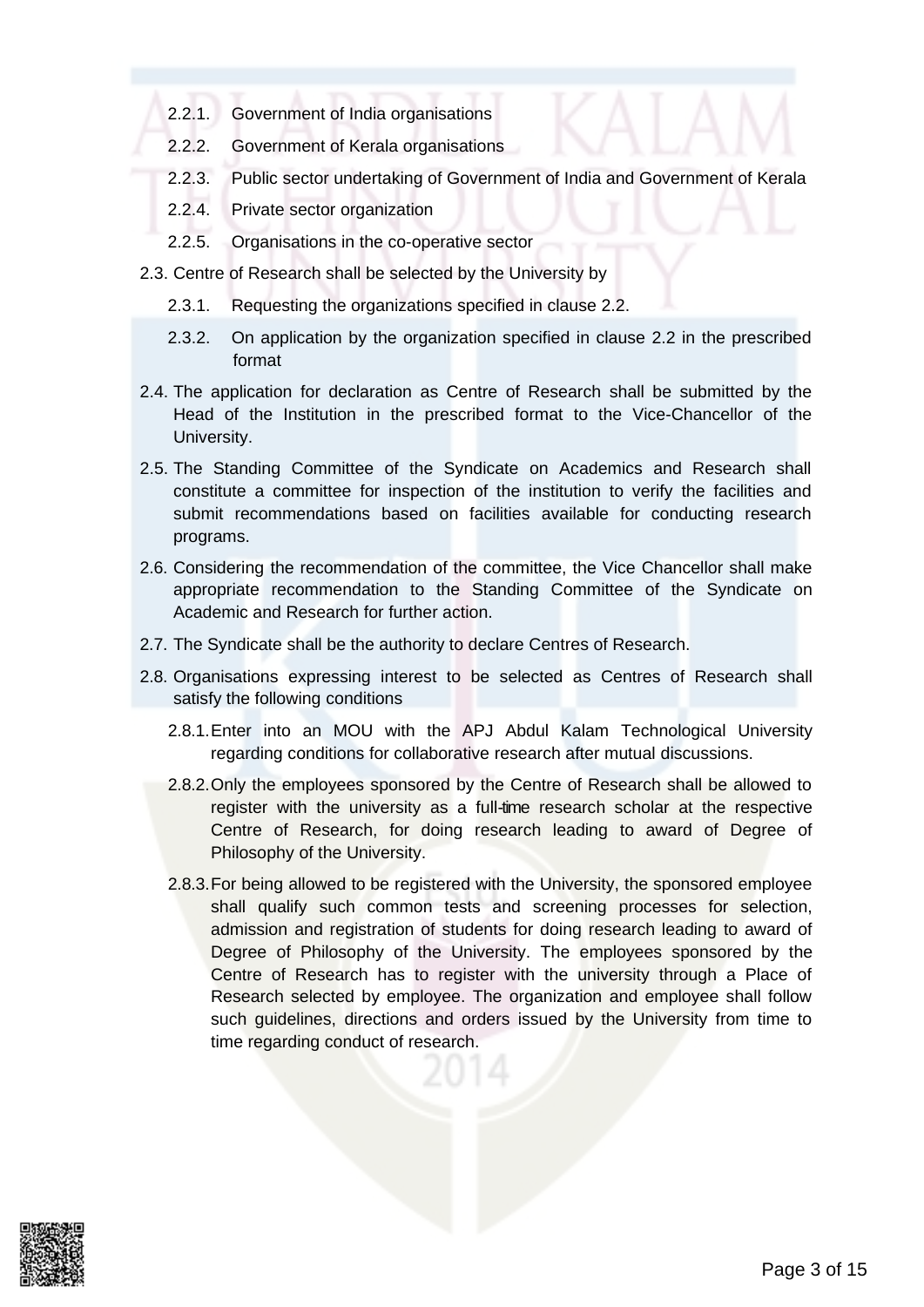2.9. The Centres of Research shall provide necessary administrative, academic and infra- structural facilities for the research scholars as provided in the MoU executed between the University and the Organisation.



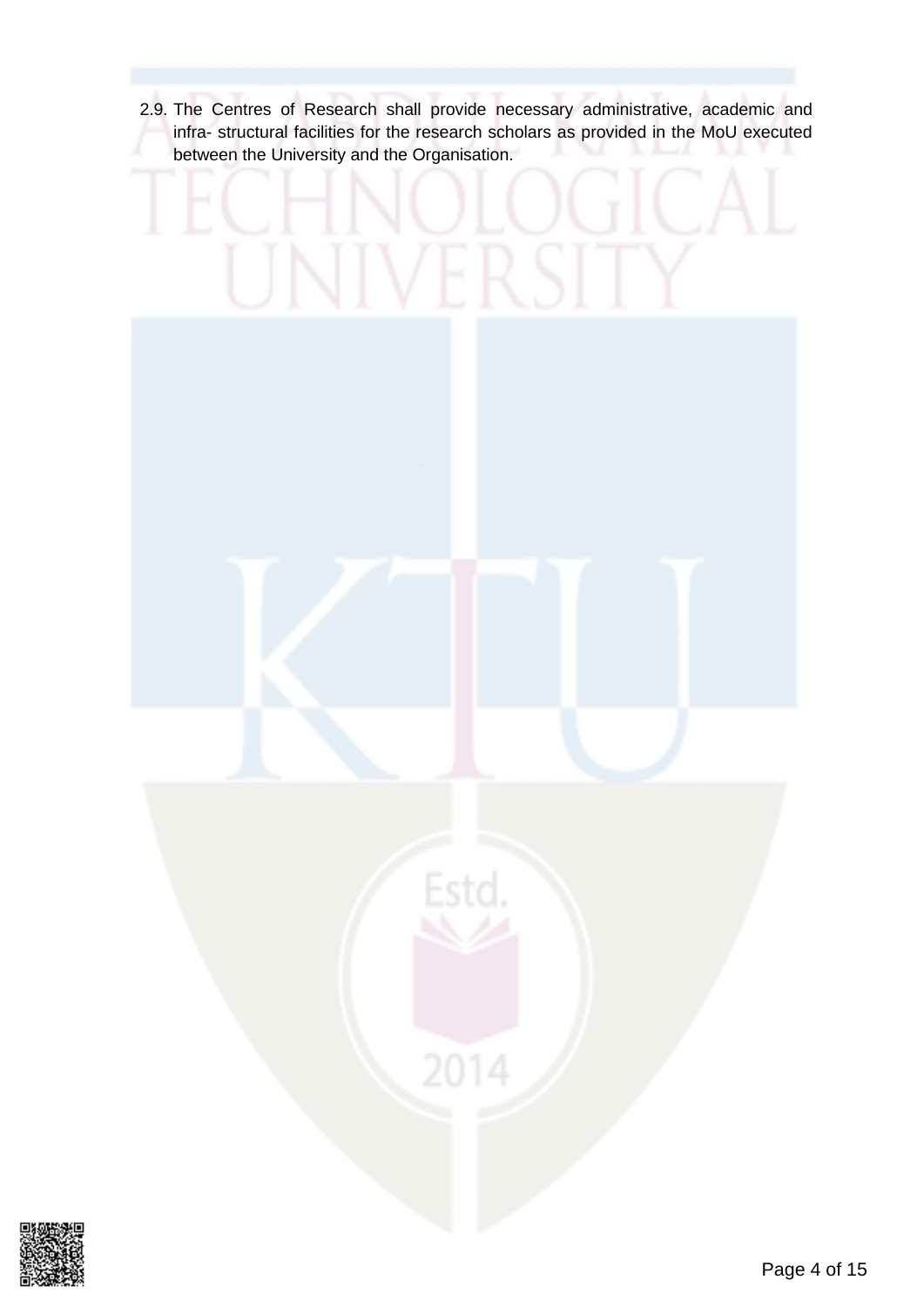### **APPLICATION FOR RECOGNITION AS A PLACE OF RESEARCH UNDER APJ ABDUL KALAM TECHNOLOGICAL UNIVERSITY**

- **1 Name of the College : 2 Year of Establishment : 3 Address of the College : 4 Name of Principal :**
- **5 Mobile Number and email id :**
- **6 Whether accredited by NBA/NAAC :**

(if yes, provide details)

#### **7 Type of Institution:**



#### **8 Details of UG Programs offered**

| State Government $\Box$ |  |
|-------------------------|--|
| Autonomous College      |  |
| Private Self Financing  |  |

| SI No | Name of<br>Program | Year of<br>starting | Sanctioned Intake<br>(Average for CAY, CAY-<br>1, CAY-2) | Average intake (CAY,<br>CAY-1, CAY-2) | <b>Whether NBA</b><br>accredited during<br>CAY, CAY-1 or<br>CAY-2 |
|-------|--------------------|---------------------|----------------------------------------------------------|---------------------------------------|-------------------------------------------------------------------|
|       |                    |                     |                                                          |                                       |                                                                   |
|       |                    |                     |                                                          |                                       |                                                                   |
|       |                    |                     | Total:                                                   | Total :                               |                                                                   |

#### **9 Details of PG Programs offered**

| SI No | Name of<br>Program | Year of<br>starting | Sanctioned Intake<br>(Average for CAY, CAY-<br>1, CAY-2) | Average intake (CAY,<br>CAY-1, CAY-2) | <b>Whether NBA</b><br>accredited during<br>CAY, CAY-1 or<br>CAY-2 |
|-------|--------------------|---------------------|----------------------------------------------------------|---------------------------------------|-------------------------------------------------------------------|
|       |                    |                     |                                                          |                                       |                                                                   |
|       |                    |                     |                                                          |                                       |                                                                   |
|       |                    |                     | Total:                                                   | Total:                                |                                                                   |



**1** | P a g e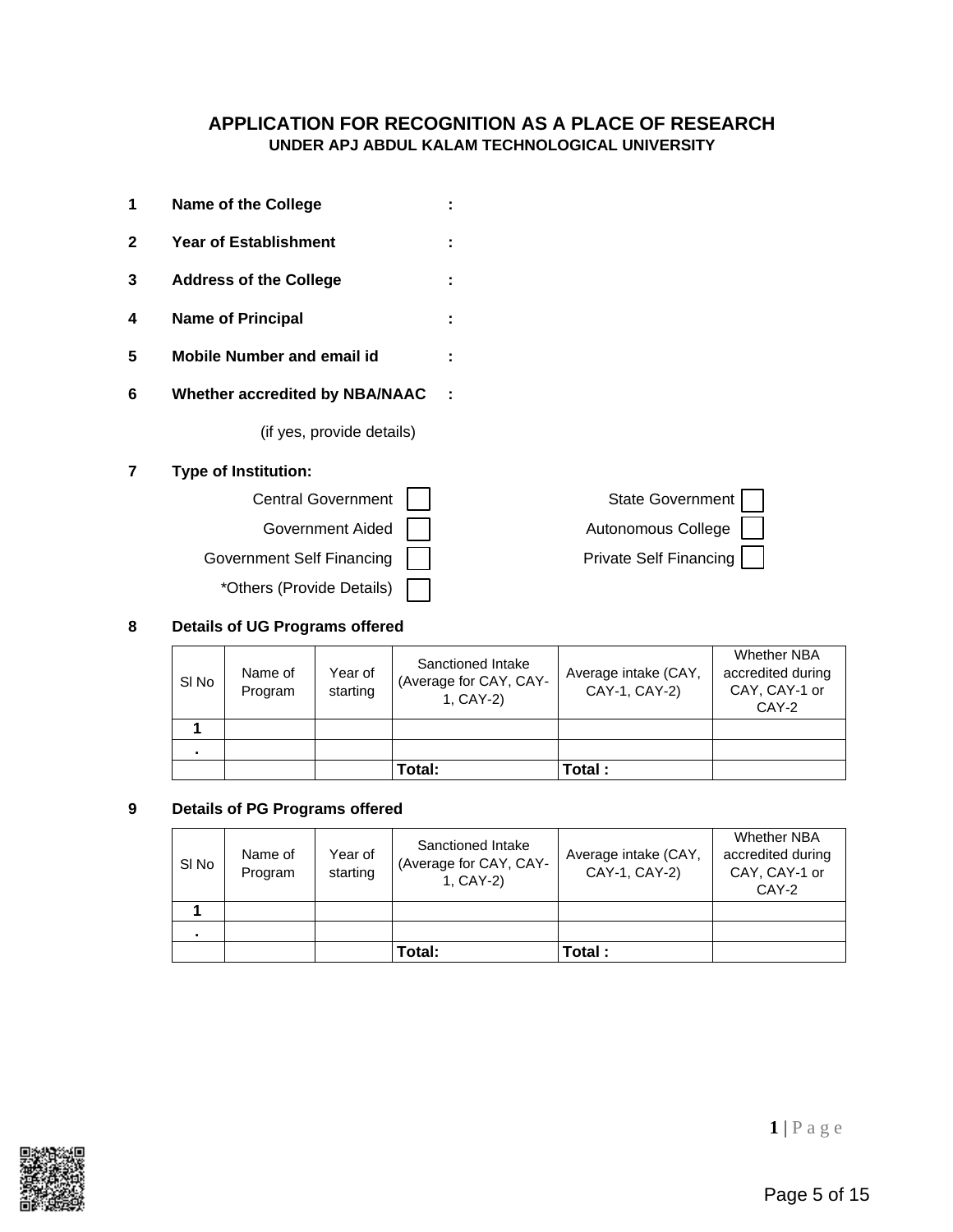# **10 Information on Faculty (CAY)**

|                |                               | Qualification                 |                           |                                               |             |                                                                                      |                |                                    | Academic<br>Research                  |                                   |                             |                                                                 |
|----------------|-------------------------------|-------------------------------|---------------------------|-----------------------------------------------|-------------|--------------------------------------------------------------------------------------|----------------|------------------------------------|---------------------------------------|-----------------------------------|-----------------------------|-----------------------------------------------------------------|
| lsı<br>No      | Name of the Faculty<br>member | (Highest<br>degree)<br>Degree | University<br>Institution | Graduation<br>$\overline{\mathbf{o}}$<br>Year | Designation | Date on which<br>designated as<br><b>Professor/Ass</b><br>ociate<br><b>Professor</b> | Specialisation | the institution<br>Date of Joining | <b>Research Paper</b><br>Publications | Guiding<br>guided /<br><b>OVG</b> | <b>H</b> idex and Citations | <b>Nature of</b><br>Appointment<br>(Regular/<br>contract/Adhoc) |
| $\mathbf{1}$   |                               |                               |                           |                                               |             |                                                                                      |                |                                    |                                       |                                   |                             |                                                                 |
| $\overline{2}$ |                               |                               |                           |                                               |             |                                                                                      |                |                                    |                                       |                                   |                             |                                                                 |
| 3              |                               |                               |                           |                                               |             |                                                                                      |                |                                    |                                       |                                   |                             |                                                                 |
| 4              |                               |                               |                           |                                               |             |                                                                                      |                |                                    |                                       |                                   |                             |                                                                 |
| 5              |                               |                               |                           |                                               |             |                                                                                      |                |                                    |                                       |                                   |                             |                                                                 |
|                |                               |                               |                           |                                               |             |                                                                                      |                |                                    |                                       |                                   |                             |                                                                 |
|                |                               |                               |                           |                                               |             |                                                                                      |                |                                    |                                       |                                   |                             |                                                                 |

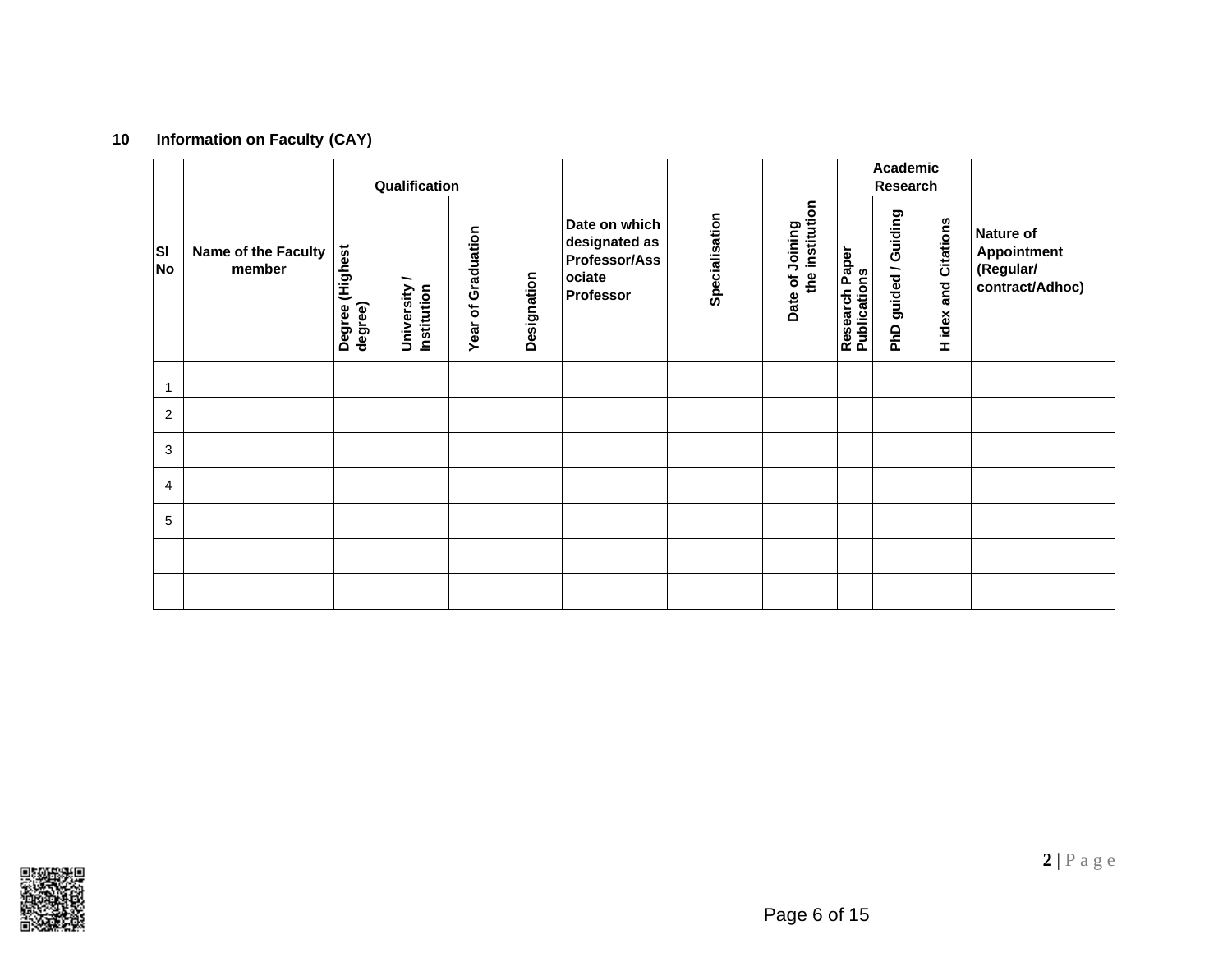**11 Research Facilities: Details of Laboratories (For Research Activities):**

| <b>SI</b><br>N<br>o | Name of<br>laborato<br>rv | Departme   Number<br>nt | of<br><b>Equipme</b><br>nt | Name and<br><b>Designation of Lab in</b><br>charge | Source<br>of fund |
|---------------------|---------------------------|-------------------------|----------------------------|----------------------------------------------------|-------------------|
|                     |                           |                         |                            |                                                    |                   |

- *12* **List of Major equipment available in College** *(Attach Separate Sheet showing, Name of Equipment, Make, Year of Installation, Short Specification, Whether working / Not, Brief description of the uses):*
- **13 No. of University/UGC/Any other Agency sponsored research projects during last 10 years (give details)**

| <b>SI</b><br>N<br>$\boldsymbol{o}$ | <b>Project</b><br><b>Descripti</b><br>on | <b>Fundin</b><br>g<br>Agenc<br>v | <b>Projec</b><br>amou<br>nt<br>(Lakh<br>S) | Name and<br><b>Designation of</b><br>ΡI | Status<br>(Completed<br>(Ongoing) |
|------------------------------------|------------------------------------------|----------------------------------|--------------------------------------------|-----------------------------------------|-----------------------------------|
|                                    |                                          |                                  |                                            |                                         |                                   |

**14 No. of Research Projects sent to UGC/CSIR/DST or other funding agencies for approval during the period of last three years (Give detail):**

| <b>SI</b><br>N<br>o | Project<br><b>Descripti</b><br>on | <b>Fundin</b><br>a<br>Agenc<br>v | <b>Project</b><br>amount<br>(Lakhs) | Name and<br><b>Designation of</b><br>ΡI | Whethe<br>granted |
|---------------------|-----------------------------------|----------------------------------|-------------------------------------|-----------------------------------------|-------------------|
|                     |                                   |                                  |                                     |                                         |                   |

**15 Details of Regular faculty members having PhD in the institution**

| N<br>o | е | $ \mathcal{S}^{\bm{I}} $ Nam $ \bm{Designati} ^2$<br>lon | $\bm{Depa}$<br>rt<br>men | <b>Total</b><br><b>Journals</b><br>authore<br>d/Co<br>authore<br>d | Whether<br>Recognised<br>supervisor<br>of co<br>supervisor<br>of<br><b>APJAKTU?</b> | Total<br>SCI/<br><b>SCIE</b><br><b>Scopus</b><br>indexe<br>d<br>Iournal<br>s | Whether<br>approved<br>guide of<br>other<br><b>Universiti</b><br>es | h<br>inde<br>ΙX | <b>Total</b><br><b>Numbe</b><br>r of<br>Citatio<br>ns |
|--------|---|----------------------------------------------------------|--------------------------|--------------------------------------------------------------------|-------------------------------------------------------------------------------------|------------------------------------------------------------------------------|---------------------------------------------------------------------|-----------------|-------------------------------------------------------|
|        |   |                                                          |                          |                                                                    |                                                                                     |                                                                              |                                                                     |                 |                                                       |

**16 List of students / faculty doing Ph.D. under APJAKTU or other universities / institutions**

| <b>SI</b><br>N<br>$\boldsymbol{o}$ | Name of<br>the<br><b>Faculty</b> | <b>Departme</b><br>nt | <b>Topic</b><br>оf<br>Researc<br>n | Name of the<br><b>Guide, Institution /</b><br><b>University</b> | Date of<br>Registrati<br>on |
|------------------------------------|----------------------------------|-----------------------|------------------------------------|-----------------------------------------------------------------|-----------------------------|
|                                    |                                  |                       |                                    |                                                                 |                             |
|                                    |                                  |                       |                                    |                                                                 |                             |



**3** | P a g e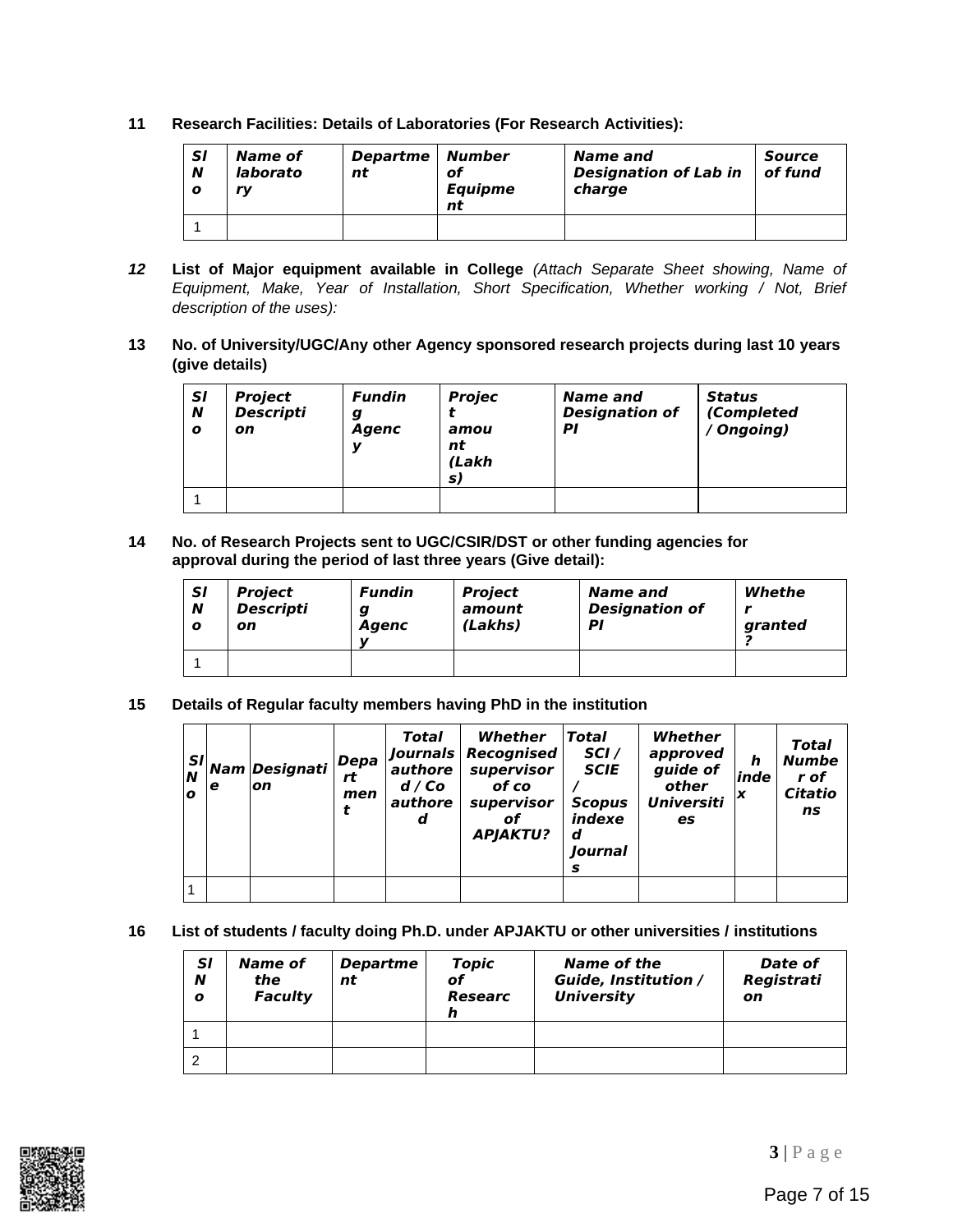#### **17 Details of Seminar/Workshop/Conference attended by the Teachers of the College during the last three years:**

| SI No | <b>Name of Faculty</b> | Designation | <b>Name of Conference</b> | Year | Seminar/<br>Workshop /<br>Conference /<br><b>FDP</b> |
|-------|------------------------|-------------|---------------------------|------|------------------------------------------------------|
| --    |                        |             |                           |      |                                                      |

**18 Details of papers presented by faculty in Seminar/ Conference during the last three years:**

| SI No | <b>Name of Faculty,</b><br>Designation,<br><b>Department</b> | <b>Title of Paper</b> | <b>Name of Conference / Name of</b><br>publishers | Year | <i><b>International</b></i><br>/ National /<br>State /<br><b>Regional</b> /<br><b>University</b><br>level |
|-------|--------------------------------------------------------------|-----------------------|---------------------------------------------------|------|-----------------------------------------------------------------------------------------------------------|
|       |                                                              |                       |                                                   |      |                                                                                                           |

**19 Details of legal software available in the institution and their usages**

| S.<br>$No.$ of | Name<br>Softwa<br>re | Area of<br>Applicati<br>on | Licence<br>Valid upto | No of<br>User<br><b>licences</b> | <b>Brief</b><br><b>Description of</b><br><b>Uses</b> | <b>Approximate number of</b><br>users in a month |
|----------------|----------------------|----------------------------|-----------------------|----------------------------------|------------------------------------------------------|--------------------------------------------------|
|                |                      |                            |                       |                                  |                                                      |                                                  |
|                |                      |                            |                       |                                  |                                                      |                                                  |

20 Details of Organization of National level / State level / University level Seminar / Workshop / Symposia / conference by **the institution**

| <b>SI</b> | <b>University</b><br>Type (Conference, Seminar / | <b>Funding</b>                                     | <b>Title</b> |  | Duration   No. of Participants |                         | <b>Total Expenditure</b> |  |
|-----------|--------------------------------------------------|----------------------------------------------------|--------------|--|--------------------------------|-------------------------|--------------------------|--|
| No        | Workshop)                                        | State/<br><b>National/</b><br><b>International</b> | Agency       |  | Abroad                         | Outside<br><b>State</b> | Within<br><b>State</b>   |  |
|           |                                                  |                                                    |              |  |                                |                         |                          |  |
|           |                                                  |                                                    |              |  |                                |                         |                          |  |

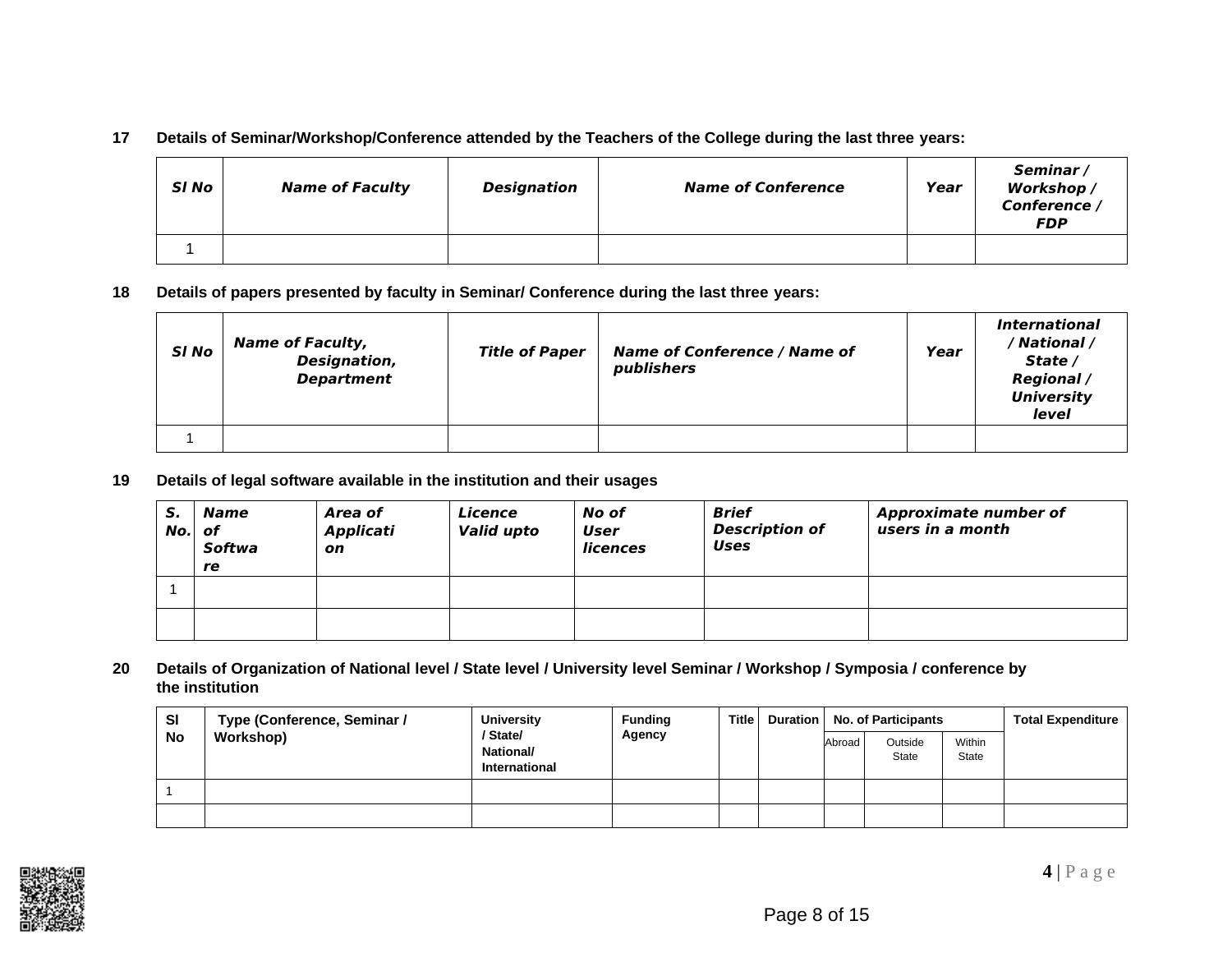#### **21 Details of Patents owned by Faculty members of the institution**

| SI. No   Title of patent | Owned by | Year of Award   Agency where patent is registered |
|--------------------------|----------|---------------------------------------------------|
|                          |          |                                                   |
|                          |          |                                                   |

#### **22 Details of Library Facilities:**

i Separate library space for institution : YES / No

| ii.  | Total built up area in sq. ft.                                              |                                          |
|------|-----------------------------------------------------------------------------|------------------------------------------|
| iii. | Total number of books                                                       |                                          |
| iv   | Number of book Titles available                                             |                                          |
| V    | No. of Journals                                                             |                                          |
| vi   | Funds allotted to the library for CAY                                       | <u> 1990 - Jan Alexandria (h. 1980).</u> |
| vii  | Library automation<br>(Details of software with online & off line services) |                                          |
| viii | Total number of Journal back volumes :                                      |                                          |

#### **23 Details of Books available in the Library:**

| SI.No. | Area of Books (Program wise) | <b>Number of Copies</b> | <b>Total Price</b> |
|--------|------------------------------|-------------------------|--------------------|
| 01     |                              |                         |                    |
|        |                              |                         |                    |

#### **24 Details of Journals available in the Library (Print Version / Online version):**

| SI.<br>No<br>$\mathbf{r}$ | Area / Database | <b>Number</b><br>of<br>Journals<br>availabl<br>е | Mode of<br><b>Version</b><br>(Print /<br>Online) | <b>Subscripti</b><br>on<br>Period<br>From - to $-$ e | Tota<br><b>Pric</b> |
|---------------------------|-----------------|--------------------------------------------------|--------------------------------------------------|------------------------------------------------------|---------------------|
| 01                        |                 |                                                  |                                                  |                                                      |                     |
| 02                        |                 |                                                  |                                                  |                                                      |                     |

#### **25 Details of Computer facilities available for Research**

| SI.<br>No. | <b>Particulars</b>         | Availability (Nos / Details as the case<br>may be) |
|------------|----------------------------|----------------------------------------------------|
| 01         | No. of Computers terminals |                                                    |
| 02         | Hardware specification     |                                                    |
| 03         | No. of terminals in LAN    |                                                    |
| 05         | <b>Printers</b>            |                                                    |
| 06         | Internet facility          |                                                    |

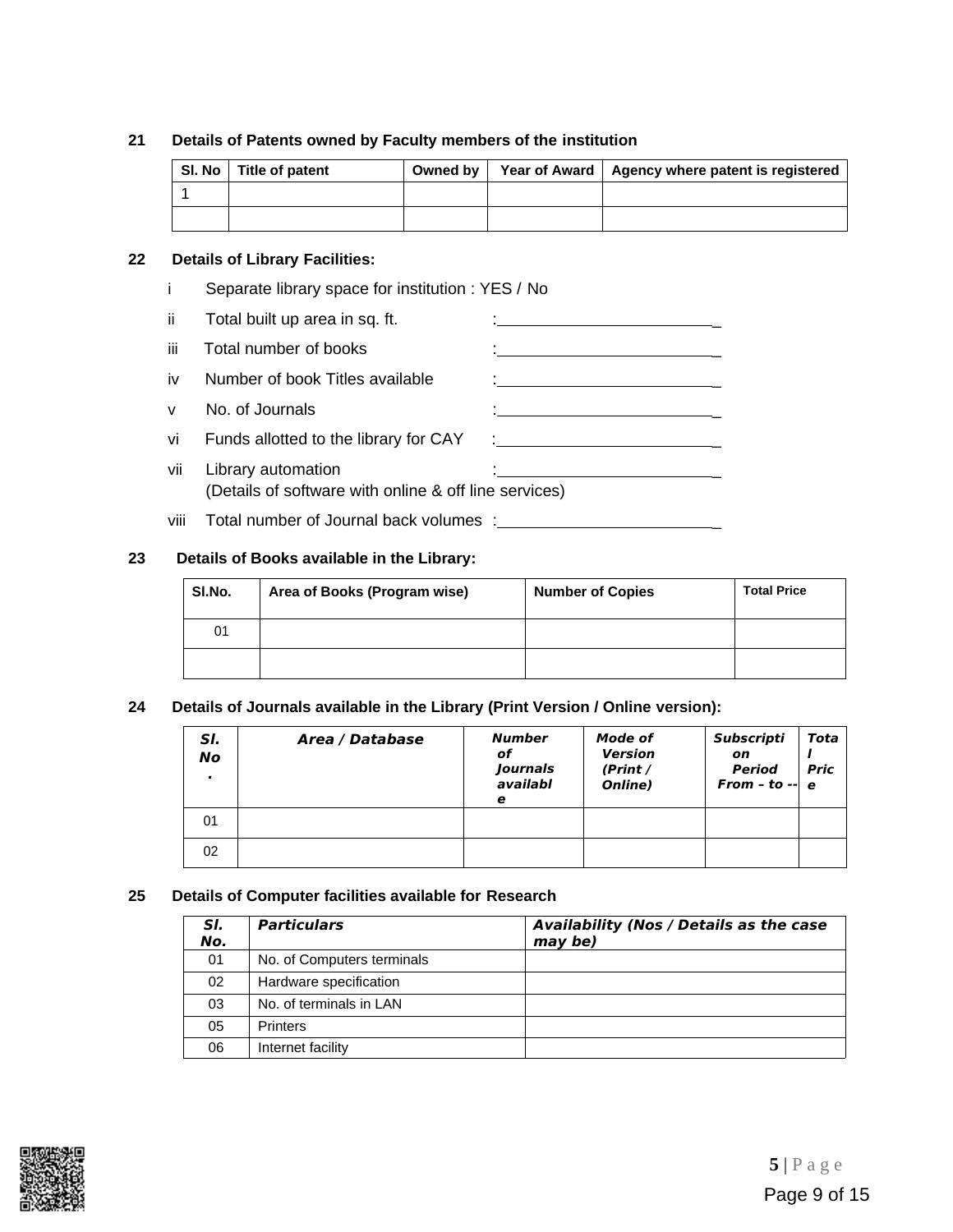# **CERTIFICATE**

The information provided in the application is correct and factual.

Signature of Head of the Institution with date

(Seal of the institution)

Date : Place :

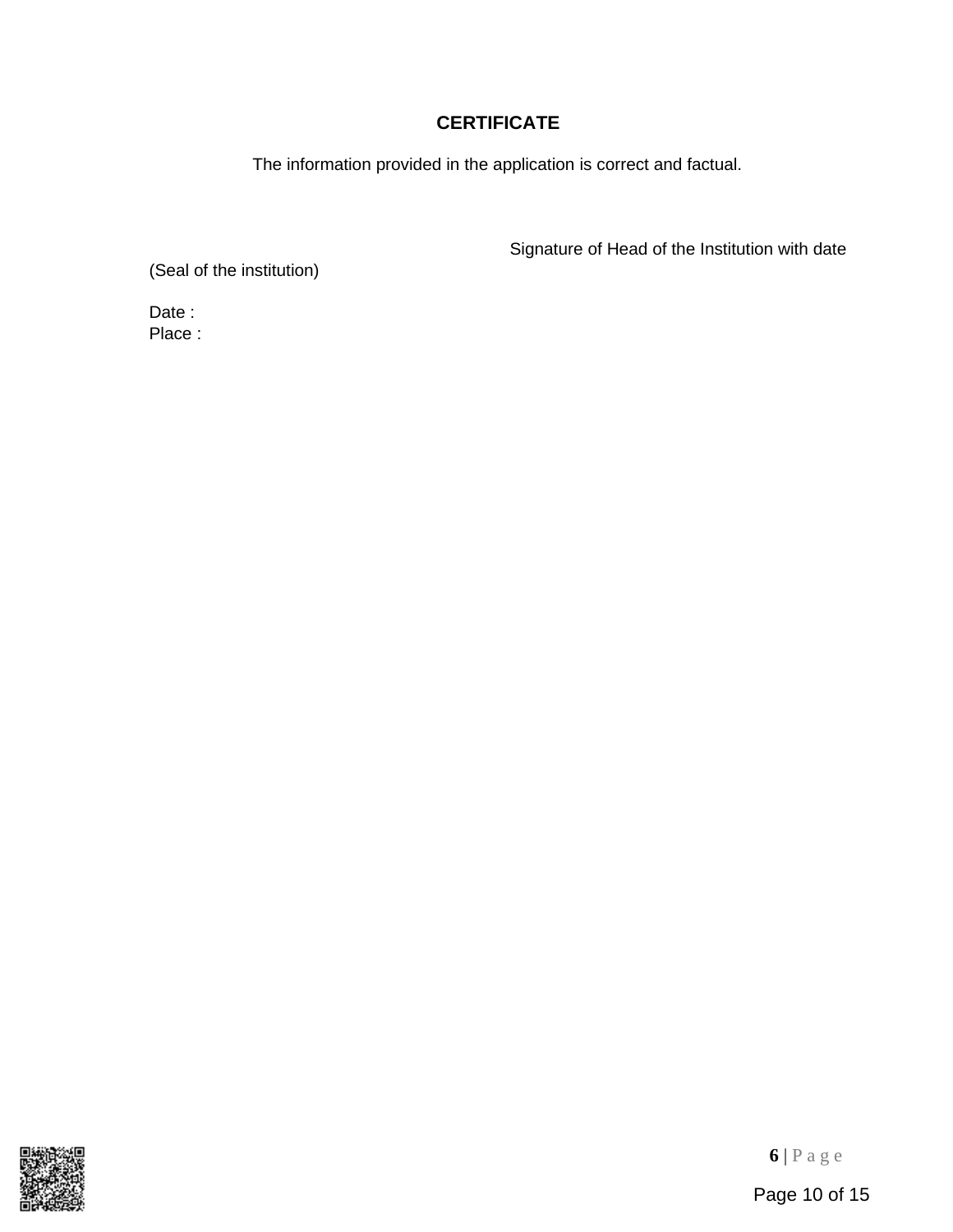### **APPLICATION FOR CENTRE OF RESEARCH UNDER APJ ABDUL KALAM TECHNOLOGICAL UNIVERSITY**

| 1              | Name of the institution           |                                      |
|----------------|-----------------------------------|--------------------------------------|
| $\overline{2}$ | <b>Year of Establishment</b>      |                                      |
| 3              | <b>Address of the Institution</b> |                                      |
| 4              | Name of Head of Institution       |                                      |
| 5              | email and Mobile Number           |                                      |
| 6              | <b>Type of Institution:</b>       |                                      |
|                | <b>Central Government</b>         | State PSU                            |
|                | <b>State Government</b>           | Private Ltd Company                  |
|                | <b>Central PSU</b>                | Private Industry / Lab               |
|                | *Others (Provide Details          | University / Educational Institution |

## **7 Details Laboratories / Major Equipment available for doing research**

| SI No | Name of<br>Equipment | Name of<br>lab where<br>installed | Details of Equipment<br>and brief uses | Year of Inception | Cost of Equipment |
|-------|----------------------|-----------------------------------|----------------------------------------|-------------------|-------------------|
|       |                      |                                   |                                        |                   |                   |
|       |                      |                                   |                                        |                   |                   |
|       |                      |                                   |                                        |                   |                   |

### **8 Details of Major areas in which research are carried out.**

| SI<br><b>No</b> | Area /<br>Title | <b>Short Description</b> | Achievements | Details of<br>Collaboration<br>if any | Year<br>started | Year<br>ended |
|-----------------|-----------------|--------------------------|--------------|---------------------------------------|-----------------|---------------|
|                 |                 |                          |              |                                       |                 |               |
| $\blacksquare$  |                 |                          |              |                                       |                 |               |
|                 |                 |                          |              |                                       |                 |               |

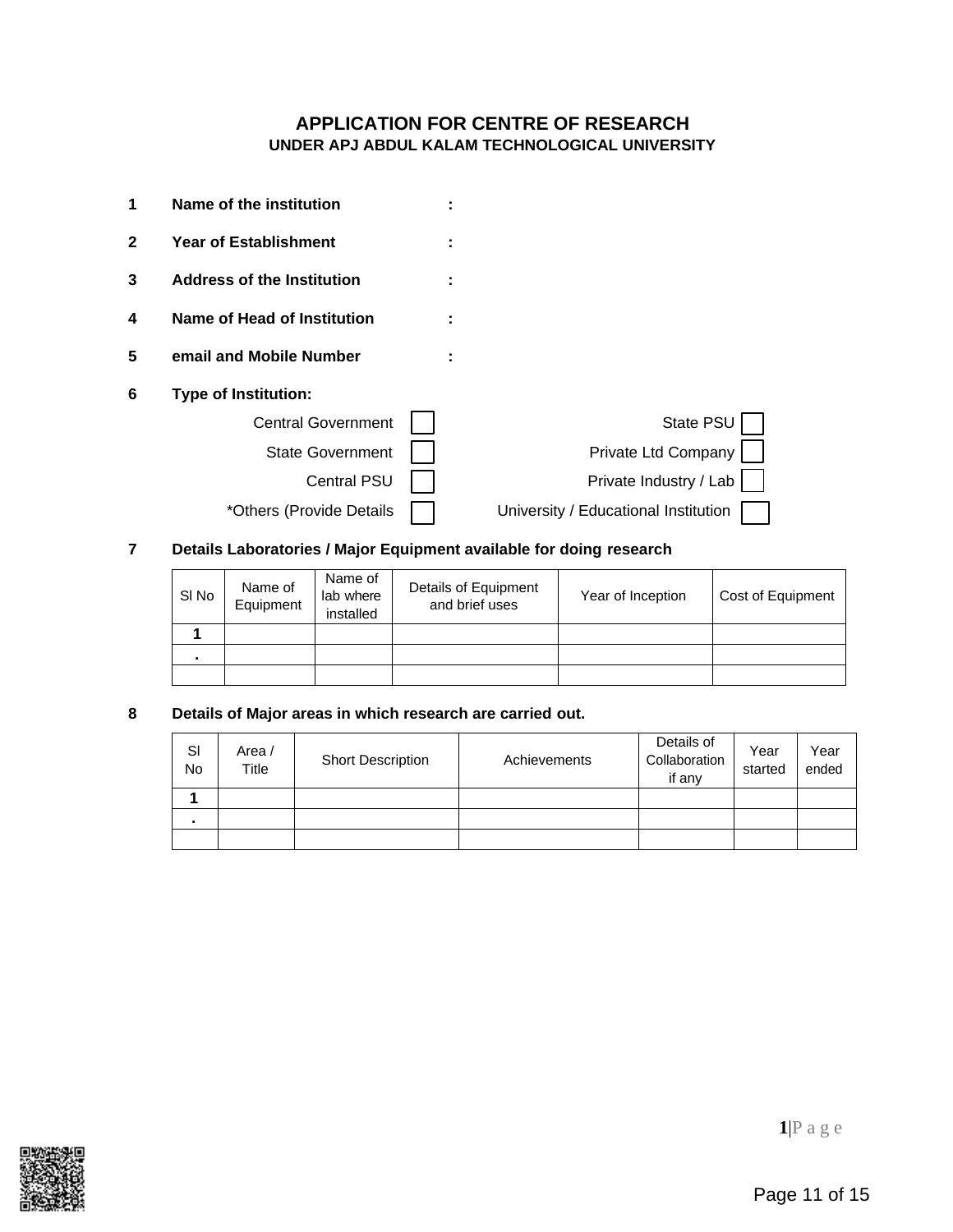## **9 Information on Persons involved in research**

|                |             |                            | Qualification             |                    |             |                |                                    |                                       | Research             |                                                |                                                          |
|----------------|-------------|----------------------------|---------------------------|--------------------|-------------|----------------|------------------------------------|---------------------------------------|----------------------|------------------------------------------------|----------------------------------------------------------|
| lsı<br>No      | <b>Name</b> | Degree (Highest<br>degree) | University<br>Institution | Year of Graduation | Designation | Specialisation | Date of Joining<br>the institution | Research Paper<br><b>Publications</b> | PhD guided / Guiding | <b>H</b> idex and Total<br>Number of Citations | Nature of<br>Appointment<br>(Regular/contract/<br>Adhoc) |
| $\mathbf{1}$   |             |                            |                           |                    |             |                |                                    |                                       |                      |                                                |                                                          |
| $\overline{c}$ |             |                            |                           |                    |             |                |                                    |                                       |                      |                                                |                                                          |
| 3              |             |                            |                           |                    |             |                |                                    |                                       |                      |                                                |                                                          |
| $\overline{4}$ |             |                            |                           |                    |             |                |                                    |                                       |                      |                                                |                                                          |
| 5              |             |                            |                           |                    |             |                |                                    |                                       |                      |                                                |                                                          |
| 6              |             |                            |                           |                    |             |                |                                    |                                       |                      |                                                |                                                          |
|                |             |                            |                           |                    |             |                |                                    |                                       |                      |                                                |                                                          |
|                |             |                            |                           |                    |             |                |                                    |                                       |                      |                                                |                                                          |

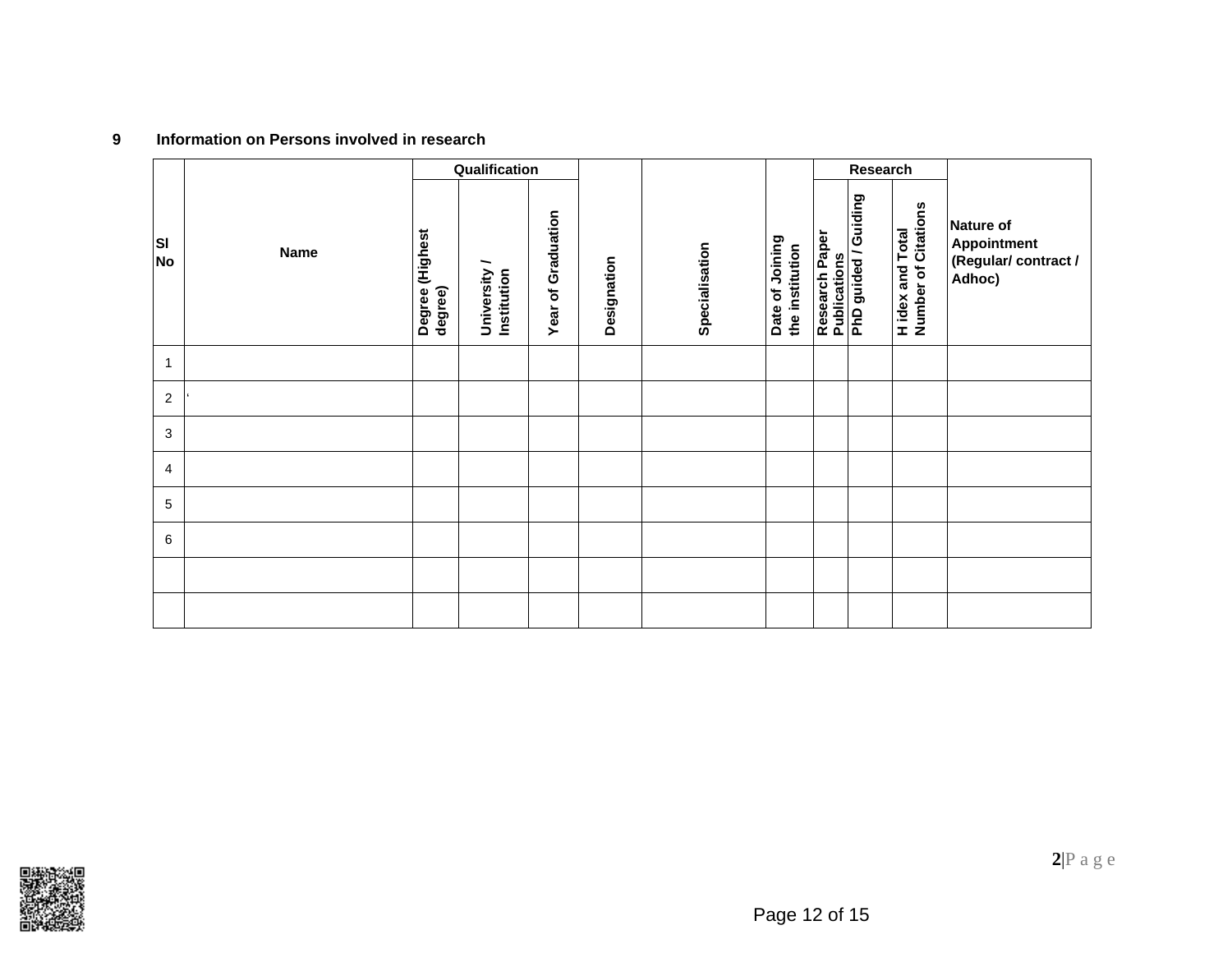#### **10 Details of Seminar/Workshop/Conference attended by the persons engaged in research during the last three years:**

| SI No | <b>Name of Personnel</b> | <b>Designation</b> | <b>Name of Conference</b> | Year | Seminar/<br>Workshop /<br>Conference /<br><b>FDP</b> |
|-------|--------------------------|--------------------|---------------------------|------|------------------------------------------------------|
|       |                          |                    |                           |      |                                                      |

**11 Details of papers presented by Personnel in Seminar/Conference during the last three years:**

| SI No | <b>Name, Designation,</b><br><b>Department</b> | <b>Title of Paper</b> | <b>Name of Conference / Name of</b><br>publishers | Year | <i><b>International</b></i><br>/ National /<br>State /<br><b>Regional</b> /<br><b>University</b><br>level |
|-------|------------------------------------------------|-----------------------|---------------------------------------------------|------|-----------------------------------------------------------------------------------------------------------|
|       |                                                |                       |                                                   |      |                                                                                                           |

**12 Details of legal software available in the institution and their usages**

| S.<br>$No.$ of | Name<br>Softwa<br>re | Area of<br>Applicati<br>on | Licence<br><b>Valid upto</b> | No of<br>User<br>licences | <b>Brief</b><br><b>Description of</b><br><b>Uses</b> | <b>Approximate number of</b><br>users in a month |
|----------------|----------------------|----------------------------|------------------------------|---------------------------|------------------------------------------------------|--------------------------------------------------|
|                |                      |                            |                              |                           |                                                      |                                                  |
|                |                      |                            |                              |                           |                                                      |                                                  |

**13 Details of National / State / University level Seminar / Workshop / Symposia / conference organised by the institution**

| <b>SI</b> | Type (Conference, Seminar / | <b>University</b><br>/ State/<br><b>National/</b><br><b>International</b> | <b>Funding</b> | Title ∣ |        | Duration   No. of Participants | <b>Total Expenditure</b> |  |
|-----------|-----------------------------|---------------------------------------------------------------------------|----------------|---------|--------|--------------------------------|--------------------------|--|
| <b>No</b> | Workshop)                   |                                                                           | Agency         |         | Abroad | Outside<br>State               | <b>Within</b><br>State   |  |
|           |                             |                                                                           |                |         |        |                                |                          |  |
|           |                             |                                                                           |                |         |        |                                |                          |  |

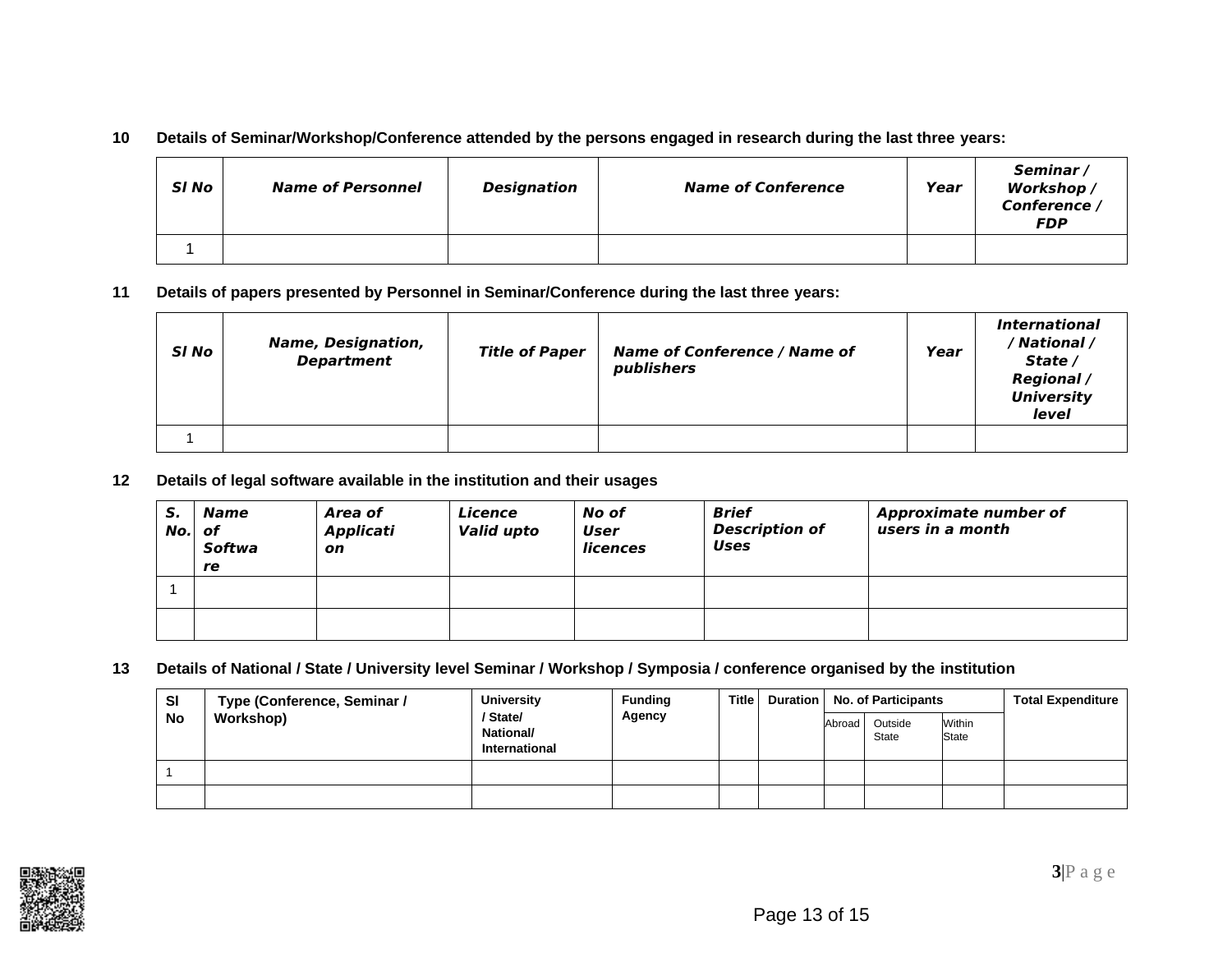#### **14 Details of Patents owned by the Institution and members of the institution**

| SI. No   Title of patent | Owned by | Year of Award   Agency where patent is registered |
|--------------------------|----------|---------------------------------------------------|
|                          |          |                                                   |
|                          |          |                                                   |

#### **15 Details of Library Facilities:**

i Separate library space for institution : YES / No

| ii.  | Total built up area in sq. ft.        |                                                     |
|------|---------------------------------------|-----------------------------------------------------|
| iii. | Total number of books                 | <u> 1989 - Andrea Stein, amerikansk politiker (</u> |
| iv   | Number of book Titles available       |                                                     |
| v    | No. of Journals                       | <u> 1986 - Johann Barbara, martin a</u>             |
| vil  | No. News Paper                        |                                                     |
| vii  | Funds allotted to the library for CAY |                                                     |

#### **16 Details of Books available in the Library:**

| SI.No. | Area of Books (Program wise) | <b>Number of Copies</b> | <b>Total Price</b> |
|--------|------------------------------|-------------------------|--------------------|
| 01     |                              |                         |                    |
|        |                              |                         |                    |

#### **17 Details of Journals available in the Library (Print Version / Online version):**

| SI.<br>No | Area / Database | <b>Number</b><br>of<br>Journals<br>availabl<br>е | Mode of<br><b>Version</b><br>(Print /<br>Online) | Subscripti<br>on<br><b>Period</b><br>From - to $-$ e | Tota<br><b>Pric</b> |
|-----------|-----------------|--------------------------------------------------|--------------------------------------------------|------------------------------------------------------|---------------------|
| 01        |                 |                                                  |                                                  |                                                      |                     |
| 02        |                 |                                                  |                                                  |                                                      |                     |

#### **18 Details of Computer facilities available for Research**

| SI.<br>No. | <b>Particulars</b>         | <b>Availability (Nos / Details as the case</b><br>may be) |
|------------|----------------------------|-----------------------------------------------------------|
| 01         | No. of Computers terminals |                                                           |
| 02         | Hardware specification     |                                                           |
| 03         | No. of terminals in LAN    |                                                           |
| 05         | <b>Printers</b>            |                                                           |
| 06         | Internet facility          |                                                           |